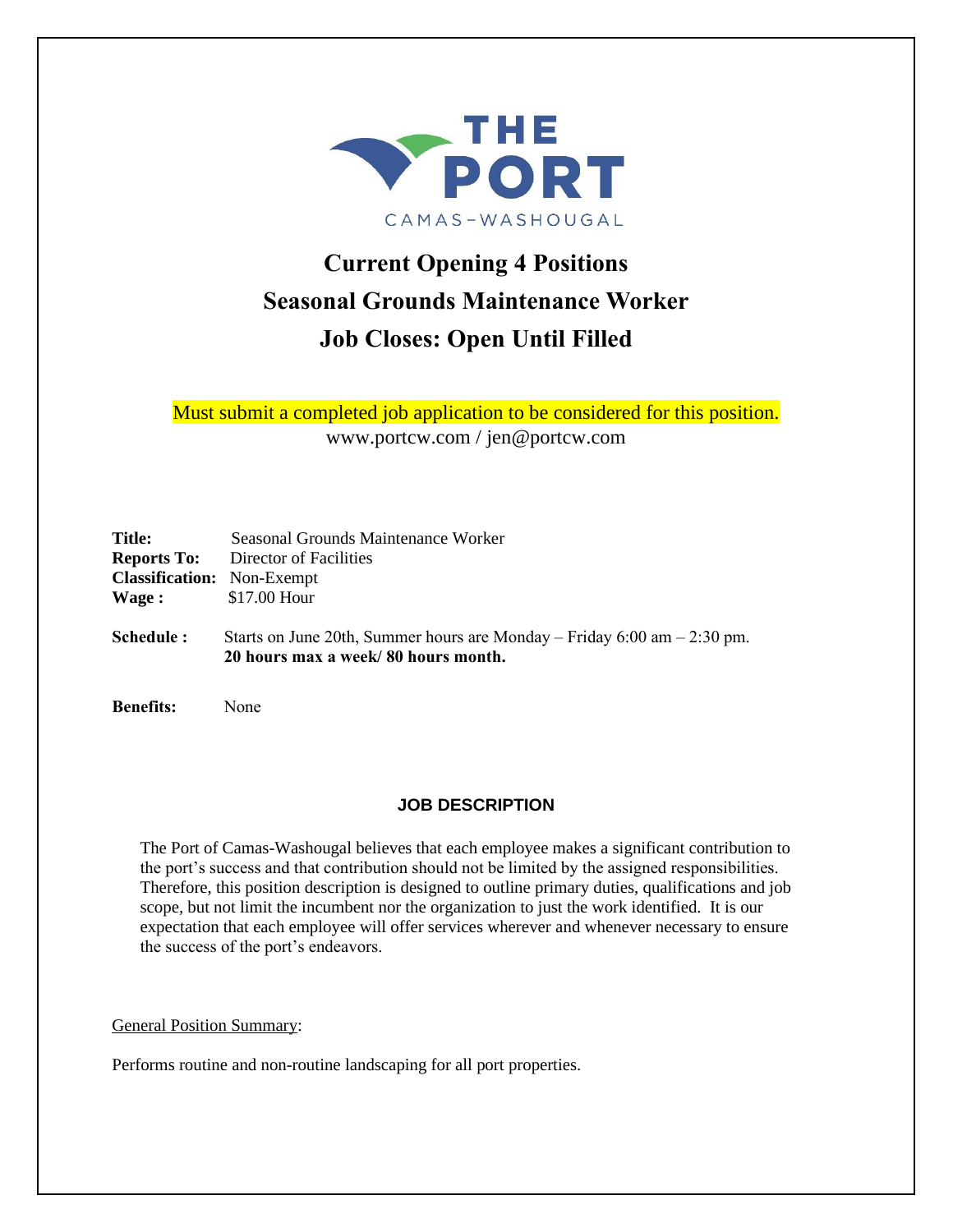### Essential Functions/Major Responsibilities:

- Maintains grounds, including but not limited to mowing, edging, pulling weeds, leaf clean-up, spreading bark dust, and pruning shrubbery.
- Maintains equipment and tools, including but not limited to hand tools, port vehicles, and small engines.
- Performs janitorial duties, including keeping parks clean, emptying trash, sweeping floors, cleaning sanitary fixtures/windows, changing light bulbs, and maintaining supplies.
- Maintains appropriate work, maintenance, and chemical-use records in paper and electronic form.
- Reports any repair issues to the Director of Facilities.

### Secondary Functions:

- Assists with the set-up and break-down of special events.
- Painting Inside/Outside.
- Cleaning windows/Pressure washing concrete and asphalt.
- Other duties as required.

#### Job Scope & Accountability:

Work is recurring with occasional variation. Decisions are made according to organization policy and past practices. The incumbent operates with moderate supervision and some work is reviewed by the supervisor. The incumbent has no budgetary authority or responsibility. Incumbent makes informal recommendations regarding operational and strategic planning. Errors in work can have an impact on the flow of work within the department and can have a possible effect on the reputation of the port.

#### Supervisory Responsibility:

Position has no supervisory responsibilities, but may train and offer guidance to other employees, including seasonal and temporary employees.

#### Interpersonal Contacts & Skills:

The majority of communication is face-to face with some being electronic or by telephone. Communication is made with individuals both within and outside the organization.

#### Specific Job Skills:

• Ability to communicate effectively in English verbally and in writing.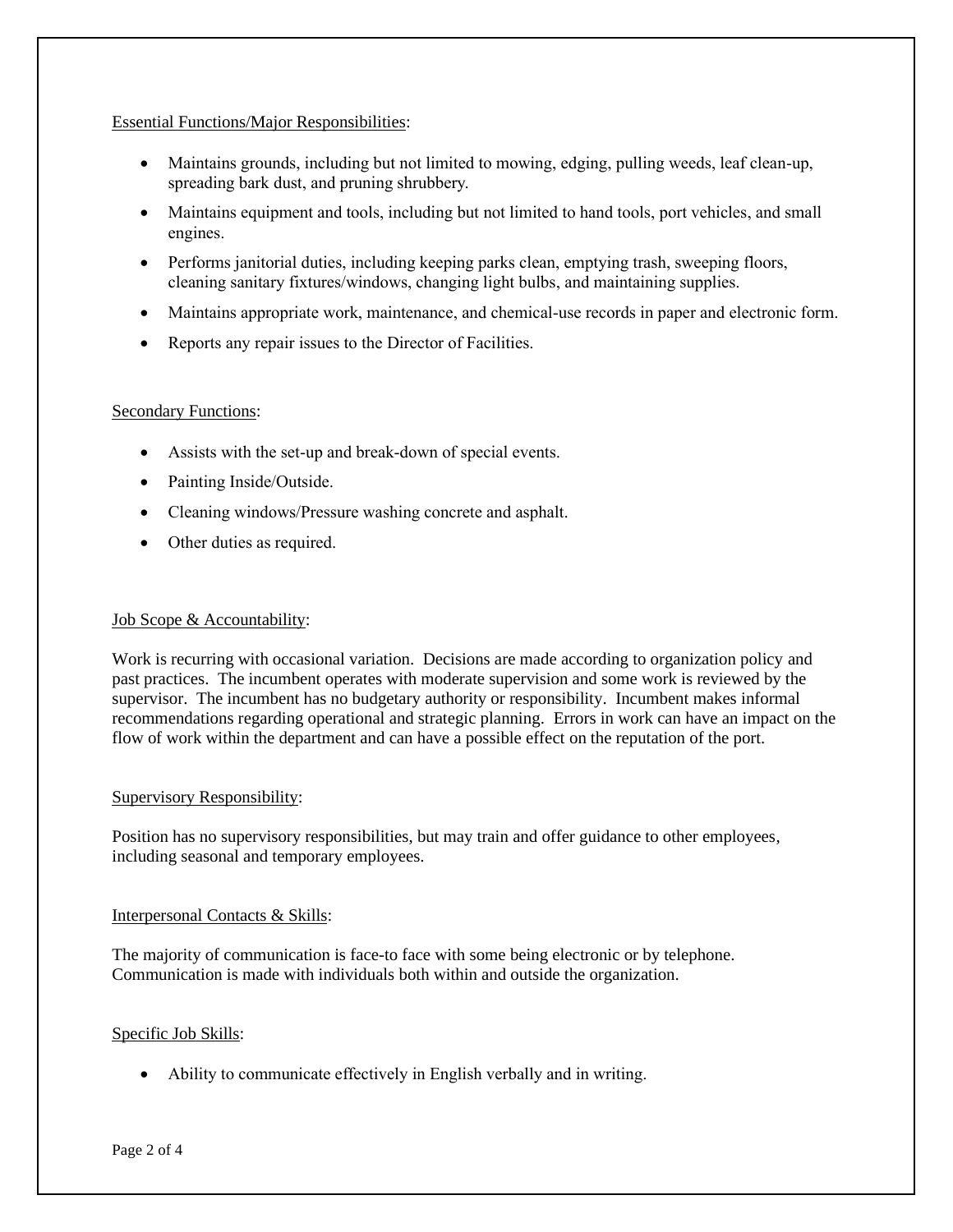- Ability to read, understand and follow directions and warnings of product labels, including chemicals, fertilizers, paints, and cleaning products.
- Ability to use computers and software appropriate for the job and job responsibilities.
- Ability to use various hand tools and equipment, including mowers, blowers, chain saws, weed eaters, trucks, and tractors.
- Ability to troubleshoot, analyze problems and make minor repairs to work equipment.
- Ability to make decisions and use discretion.
- Basic math skills, including addition, subtraction, multiplication, and division.
- Ability to work as part of a team, providing input and sharing ideas.
- Good customer service skills and ability to interact in a positive manner with the public.
- Ability to lift/move up to 50 pounds.
- Ability to crawl, stoop, bend, kneel, climb/use ladders, and occasional work in odd, tight spaces.

### Education and/or Experience:

- Must pass a drug test.
- Must have appropriate work clothes/shoes.

# Job Conditions:

Work generally takes place in a shop area and out of doors in all kinds of weather during normal business hours with occasional weekend work for special events. Incumbents may be exposed to chemicals, loud noises, and inclement weather.

# Job Competencies:

- Analytical skills collects and researches data; uses experience to complement data; designs works flows and procedures.
- Problem solving skills identifies and resolves problems in a timely manner; gathers and analyzes information skillfully; develops alternative solutions; works well in group problem solving situations; uses reason even when dealing with emotional topics.
- Technical skills assesses own strengths and weaknesses; pursues training and development opportunities; strives to continuously build knowledge and skills; shares expertise with others.
- Customer service skills manages difficult or emotional customer situations; responds promptly to customer needs; responds to requests for service and assistance; meets commitments.
- Interpersonal skills focuses on solving conflict not blaming; maintains confidentiality; keeps emotions under control; remains open to others' ideas and tries new things.